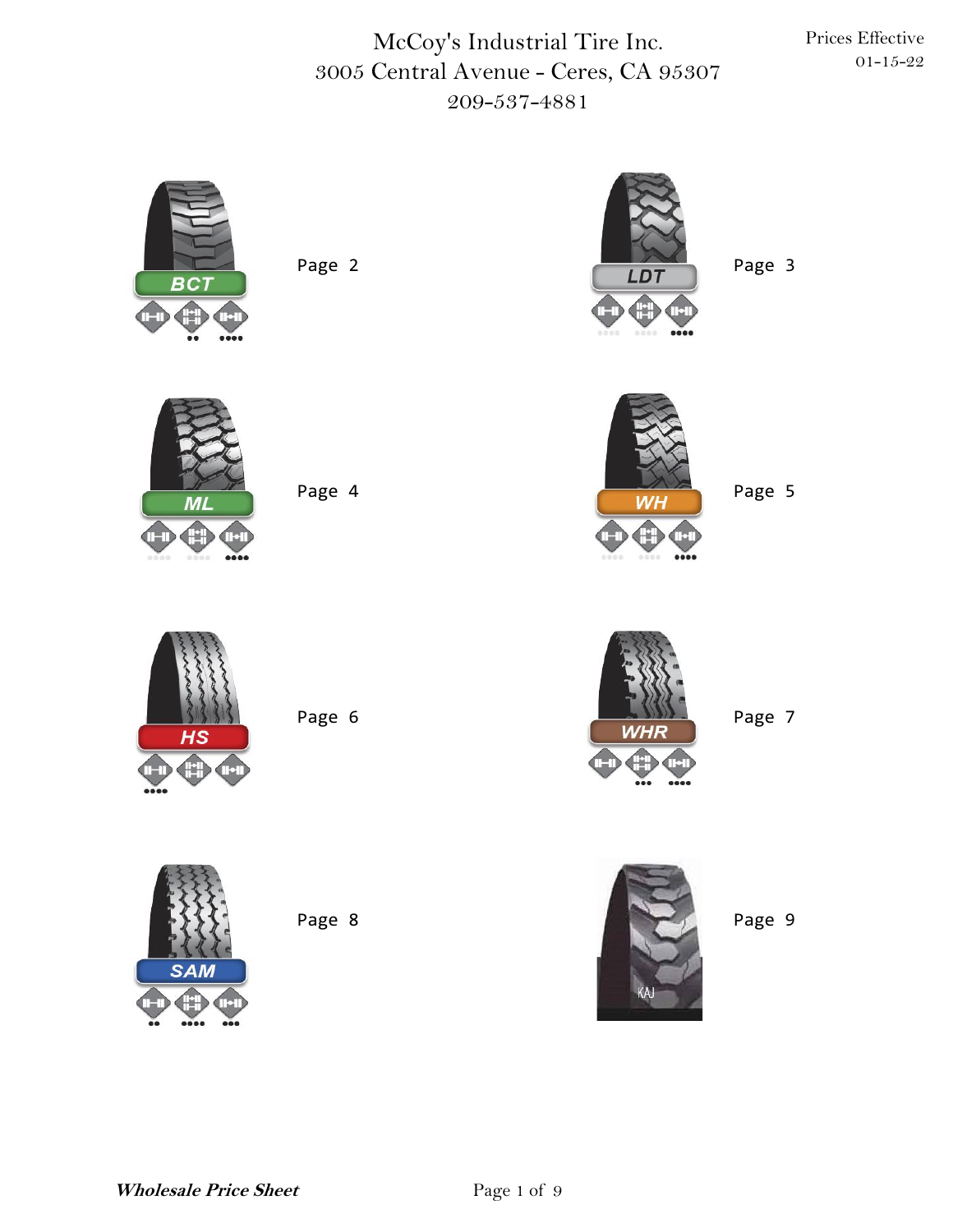## McCoy's Industrial Tire Inc. 3005 Central Avenue - Ceres, CA 95307 209-537-4881

| <b>Tire Size</b> | Tread # | <b>Base</b><br>Width | Tread<br>Depth | Pneumatic  | Filled/<br>Solid |
|------------------|---------|----------------------|----------------|------------|------------------|
| 12.4-16          | 100     | 10                   | 26/32          | 194.72     | 227.19           |
| 12.5/80-18       | 100     | 10                   | 26/32          | 216.53     | 252.63           |
| 12.5/80-18       | 113     | 11 3/8"              | 26/32          | 226.87     | 264.70           |
| 12.5-20          | 100     | 10                   | 26/32          | 227.81     | 265.79           |
| 12-16.5          | 100     | 10                   | 26/32          | 181.22     | 211.43           |
| 14.5/75-16.1     | 100     | 10                   | 26/32          | 200.74     | 234.22           |
| 26-12-12         | 100     | 10                   | 26/32          | 138.47     | 161.57           |
| 29x12.5x15       | 100     | 10                   | 26/32          | 160.01     | 186.69           |
| 31.5-13-16.5     | 100     | 10                   | 26/32          | 170.86     | 199.35           |
| $31 - 6 - 10$    | 100     | 10                   | 26/32          | <b>XXX</b> | 214.85           |
| $33 - 6 - 11$    | 100     | 10                   | 26/32          | <b>XXX</b> | 228.71           |
| 33-12-20         | 100     | 10                   | 26/32          | <b>XXX</b> | 228.71           |







RADIAL/*RADIAL* • DIAGONAL/*BIAS PLY*<br>M+S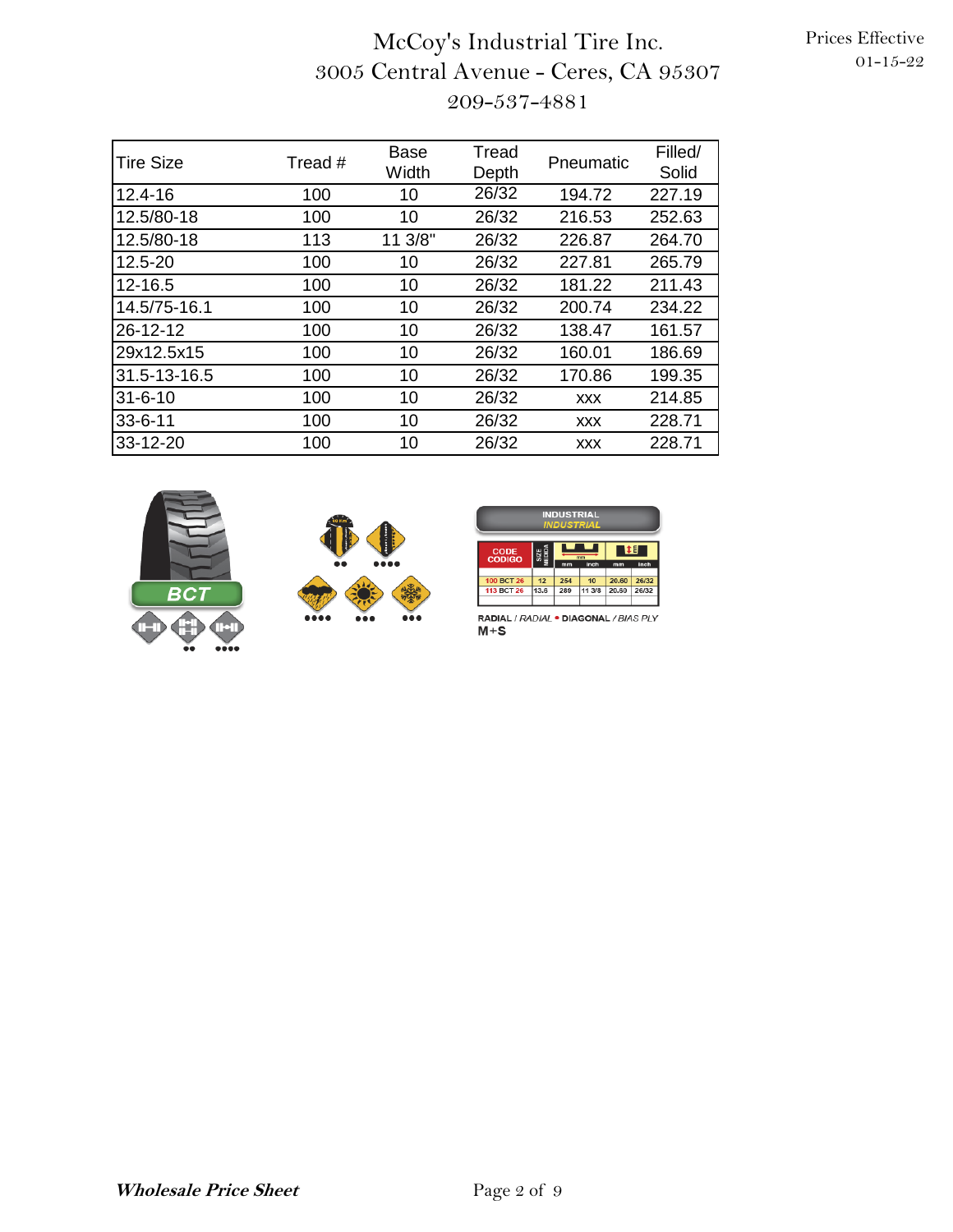| <b>Tire Size</b> | Tread # | <b>Base</b> | Tread | Pneumatic  | Filled/ |
|------------------|---------|-------------|-------|------------|---------|
|                  |         | Width       | Depth |            | Solid   |
| 12-16.5          | 126     | 12 3/4"     | 30/32 | 280.48     | 327.25  |
| 1300-24          | 126     | 12 3/4"     | 30/32 | 426.38     | 497.48  |
| 1400-20          | 126     | 12 3/4"     | 30/32 | 402.96     | 470.15  |
| 1400-24          | 126     | 12 3/4"     | 30/32 | 453.16     | 528.73  |
| 1400-25          | 126     | 12 3/4"     | 30/32 | 461.56     | 538.52  |
| 14-17.5          | 126     | 12 3/4"     | 30/32 | 315.57     | 368.19  |
| 15-22.5          | 126     | 12 3/4"     | 30/32 | 360.98     | 421.18  |
| 15.5-25          | 126     | 12 3/4"     | 30/32 | 436.54     | 509.33  |
| 15-19.5          | 126     | 12 3/4"     | 30/32 | 349.32     | 407.56  |
| 17.5-25          | 126     | 12 3/4"     | 30/32 | 461.72     | 538.72  |
| 31-10-20         | 126     | 12 3/4"     | 30/32 | <b>XXX</b> | 333.07  |
| 31-15.5-15       | 126     | 12 3/4"     | 30/32 | 251.85     | 293.85  |
| 36-14-20         | 126     | 12 3/4"     | 30/32 | 302.22     | 352.62  |
| 370/75-28        | 126     | 12 3/4"     | 30/32 | 419.75     | 489.74  |
| 385/65-22.5      | 126     | 12 3/4"     | 30/32 | 364.51     | 425.29  |
| 407-70-18        | 126     | 12 3/4"     | 30/32 | 369.38     | 430.97  |





| <b>EJES DE TRACCION</b><br><b>FOR DRIVE AXLE APPLICATION</b> |      |                                        |        |       |       |  |  |  |  |
|--------------------------------------------------------------|------|----------------------------------------|--------|-------|-------|--|--|--|--|
| <b>CODE</b><br><b>CODIGO</b>                                 | Î    | II E<br>mm<br>inch<br>inch<br>mm<br>mm |        |       |       |  |  |  |  |
| <b>126 LDT 30</b>                                            | 14.6 | 324                                    | 12 3/4 | 24.00 | 30/32 |  |  |  |  |
| $M+S$<br>RADIAL / RADIAL                                     |      |                                        |        |       |       |  |  |  |  |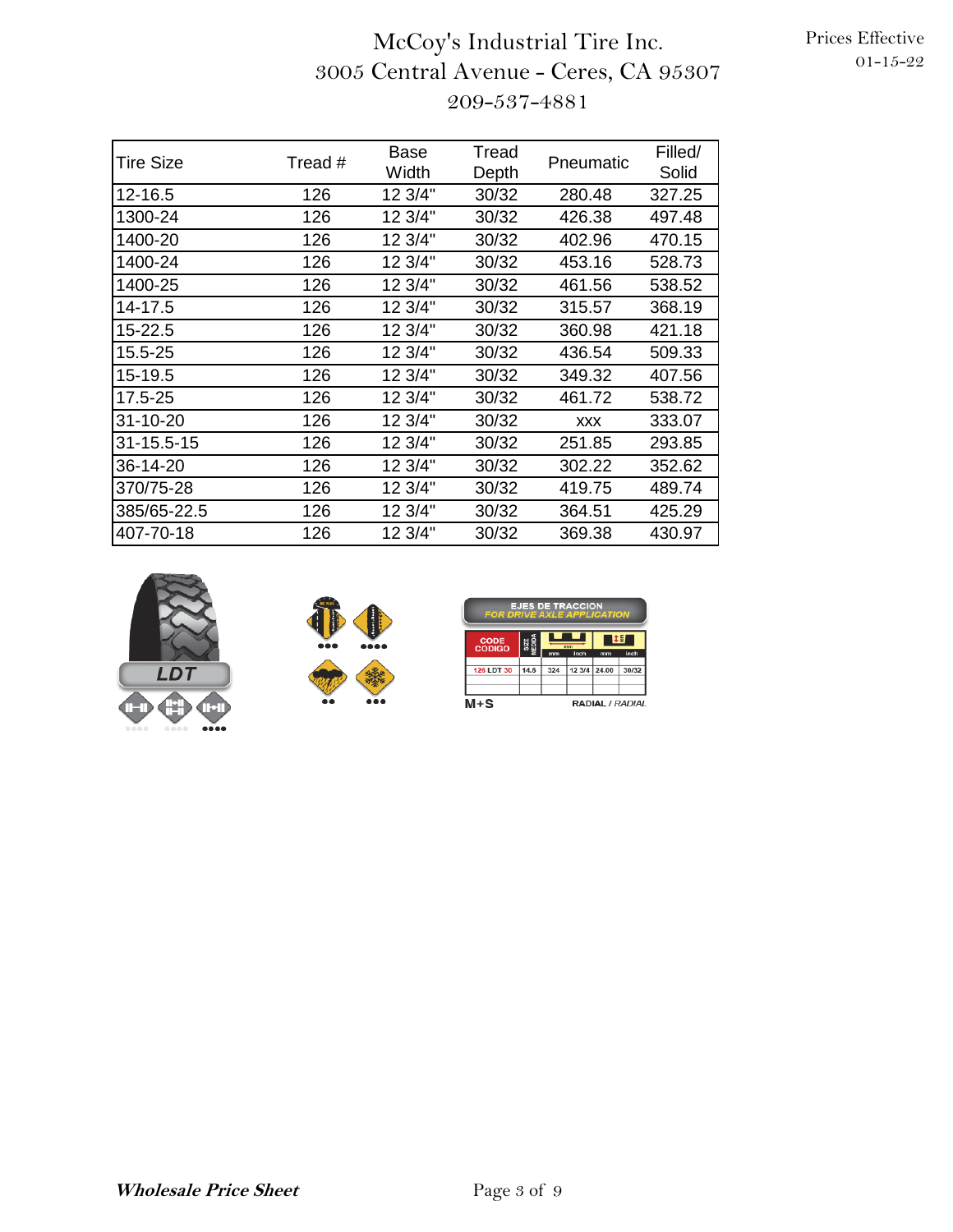| <b>Tire Size</b> | Tread # | <b>Base</b><br>Width | Tread<br>Depth | Pneumatic  | Filled/<br>Solid |
|------------------|---------|----------------------|----------------|------------|------------------|
| 10.5-80-18       | 85      | 8 5/8"               | 28/32          | 202.48     | 236.24           |
| 1000-20          | 97      | 9 7/8"               | 28/32          | 271.89     | 317.22           |
| 10-16.5          | 92      | 91/4"                | 28/32          | 187.81     | 219.13           |
| 10-16.5          | 97      | 9 7/8"               | 28/32          | 196.33     | 229.06           |
| 1100-20          | 97      | 9 7/8"               | 28/32          | 275.05     | 320.91           |
| 12-16.5          | 97      | 9 7/8"               | 28/32          | 211.25     | 246.47           |
| 12.5-80-18       | 85      | 8 5/8"               | 28/32          | 220.78     | 257.60           |
| 1200-20          | 97      | 9 7/8"               | 28/32          | 286.11     | 333.82           |
| 23-10-12         | 85      | 8 5/8"               | 28/32          | 138.27     | 161.32           |
| 23-9-10          | 85      | 8 5/8"               | 28/32          | 127.20     | 148.42           |
| 250-15           | 85      | 8 5/8"               | 28/32          | 165.92     | 193.59           |
| 27-10-12         | 85      | 8 5/8"               | 28/32          | 153.42     | 179.00           |
| 28-9-15          | 85      | 8 5/8"               | 28/32          | 157.62     | 183.91           |
| 30-10-16         | 85      | 8 5/8"               | 28/32          | 174.94     | 189.82           |
| 300-15           | 92      | 91/4"                | 28/32          | 204.38     | 238.47           |
| 31-10.5-15       | 85      | 8 5/8"               | 28/32          | 201.91     | 219.08           |
| $31 - 6 - 10$    | 80      | $8^{\circ}$          | 28/32          | 180.77     | 196.14           |
| $31 - 6 - 10$    | 92      | 91/4"                | 28/32          | XXX        | 239.60           |
| $31 - 6 - 10$    | 97      | 9 7/8"               | 28/32          | XXX        | 250.46           |
| 31-10-20         | 80      | 8"                   | 28/32          | XXX        | 196.46           |
| 31-10-20         | 85      | 8 5/8"               | 28/32          | <b>XXX</b> | 219.43           |
| 31-10-20         | 92      | 91/4"                | 28/33          | <b>XXX</b> | 239.98           |
| 31-10-20         | 97      | 9 7/8"               | 28/32          | XXX        | 250.86           |
| 33-12-20         | 97      | 9 7/8"               | 28/32          | XXX        | 266.62           |
| 750-15           | 80      | $8^{\circ}$          | 28/32          | 153.50     | 179.10           |
| 750-16           | 80      | 8"                   | 28/32          | 160.93     | 187.76           |
| 825-15           | 80      | 8"                   | 28/32          | 167.12     | 194.99           |
| 825-20           | 80      | 8"                   | 28/32          | 188.16     | 219.54           |
| 900-20           | 85      | 8 5/8"               | 28/32          | 226.76     | 264.57           |





| <b>EJES DE TRACCION</b><br><b>FOR DRIVE AXLE APPLICATION</b> |      |           |               |            |               |  |  |  |  |
|--------------------------------------------------------------|------|-----------|---------------|------------|---------------|--|--|--|--|
| I‡EI<br>MEDID<br><b>CODE</b><br>SIZIE<br>mm<br><b>CODIGO</b> |      |           |               |            |               |  |  |  |  |
| 85 ML 22                                                     | 9    | mm<br>219 | inch<br>8 5/8 | mm<br>17.5 | inch<br>22/32 |  |  |  |  |
|                                                              |      |           |               |            |               |  |  |  |  |
| 80 ML 28                                                     | 8    | 203       | R             | 22.20      | 28/32         |  |  |  |  |
| 85 ML 28                                                     | 9    | 219       | 8 5/8         | 22.20      | 28/32         |  |  |  |  |
| 92 MI 28                                                     | 10.5 | 235       | 91/4          | 22.20      | 28/32         |  |  |  |  |
| 97 ML 28                                                     | 12   | 250       | 9 7/8         | 22.20      | 28/32         |  |  |  |  |
| <b>RADIAL / RADIAL • DIAGONAL / BIAS PLY</b>                 |      |           |               |            |               |  |  |  |  |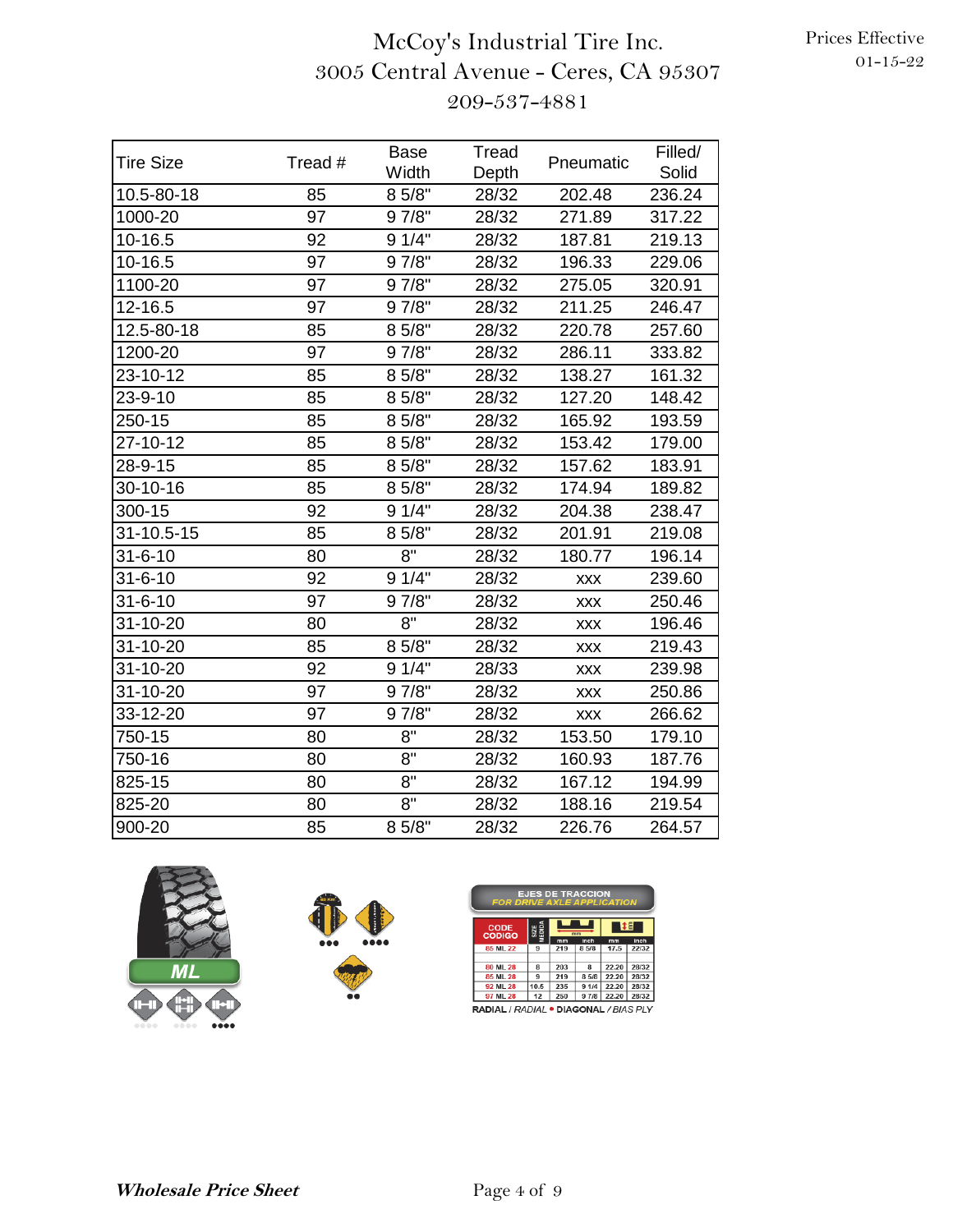# McCoy's Industrial Tire Inc. 3005 Central Avenue - Ceres, CA 95307 209-537-4881

| Tire Size   | Tread # | Base<br>Width | Tread<br>Depth | Pneumatic | Filled/<br>Solid |
|-------------|---------|---------------|----------------|-----------|------------------|
| 1000-15     | 80      | 8"            | 26/32          | 165.37    | 192.94           |
| 1000-20     | 80      | 8"            | 26/32          | 195.89    | 228.55           |
| 1000-22     | 80      | 8"            | 26/32          | 198.17    | 231.21           |
| $11 - 17.5$ | 80      | 8"            | 26/32          | 165.37    | 192.94           |
| 11-22.5     | 80      | 8"            | 26/32          | 189.05    | 220.58           |
| 11-24.5     | 80      | 8"            | 26/32          | 198.17    | 231.21           |
| 23-9-10     | 80      | 8"            | 26/32          | 104.78    | 122.25           |
| 23-10-12    | 80      | 8"            | 26/32          | 113.89    | 132.88           |
| 250-15      | 80      | 8"            | 26/32          | 136.67    | 159.46           |
| 27-10-12    | 80      | 8"            | 26/32          | 126.37    | 147.44           |
| 28-9-15     | 80      | 8"            | 26/32          | 129.83    | 151.48           |
| 295/75R22.5 | 80      | 8"            | 26/32          | 189.05    | 220.58           |
| 825-15      | 80      | 8"            | 26/32          | 153.75    | 179.39           |
| 825-20      | 80      | 8"            | 26/32          | 173.11    | 201.98           |
| 900-20      | 80      | 8"            | 26/32          | 186.78    | 217.92           |



| <b>EJES DE TRACCION</b><br><b>FOR DRIVE AXLE APPLICATION</b> |                    |     |              |       |            |  |  |  |  |
|--------------------------------------------------------------|--------------------|-----|--------------|-------|------------|--|--|--|--|
| CODE<br><b>CODIGO</b>                                        | SIZE<br>EDID<br>mm |     |              |       | <b>III</b> |  |  |  |  |
|                                                              |                    | mm  | inch         | mm    | inch       |  |  |  |  |
| 80 WH 26                                                     | 8                  | 203 | 8            | 20.60 | 26/32      |  |  |  |  |
| 84 WH 26                                                     | 8.5                | 216 | 81/2         | 20.60 | 26/32      |  |  |  |  |
| 90 WH 26                                                     | 10                 | 229 | $\mathbf{Q}$ | 20.60 | 26/32      |  |  |  |  |
| 94 WH 26                                                     | 10.5               | 241 | 91/2         | 20.60 | 26/32      |  |  |  |  |
| 97 WH 26                                                     | 12                 | 250 | 9 7/8        | 20.60 | 26/32      |  |  |  |  |
|                                                              |                    |     |              |       |            |  |  |  |  |

RADIAL / RADIAL . DIAGONAL / BIAS PLY  $M+S$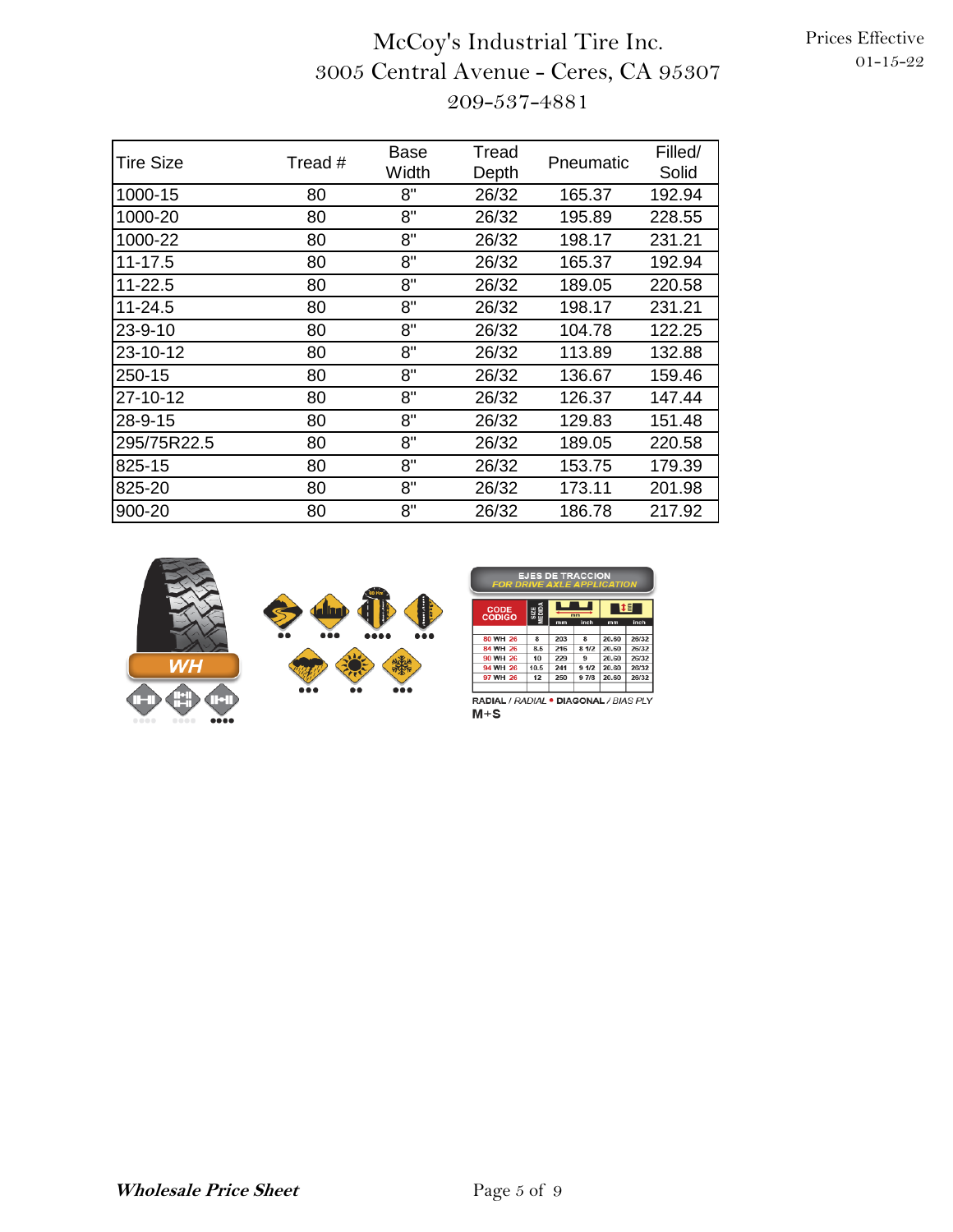# McCoy's Industrial Tire Inc. 3005 Central Avenue - Ceres, CA 95307 209-537-4881

| <b>Tire Size</b> | Tread # | <b>Base</b><br>Width | Tread<br>Depth | Pneumatic | Filled/<br>Solid |
|------------------|---------|----------------------|----------------|-----------|------------------|
| 1000-15          | 80      | 8"                   | 11/32          | 97.34     | 113.57           |
| 1000-20          | 85      | 8 5/8"               | 11/32          | 115.71    | 135.00           |
| 1000-22          | 85      | 8 5/8"               | 11/32          | 121.29    | 141.51           |
| $10-17.5$        | 75      | 7 5/8"               | 11/32          | 88.29     | 103.01           |
| 10-22.5          | 80      | 8"                   | 11/32          | 107.53    | 125.46           |
| 1100-20          | 85      | 8 5/8"               | 11/32          | 119.06    | 138.91           |
| 1100-22          | 85      | 8 5/8"               | 11/32          | 125.54    | 146.48           |
| $11 - 17.5$      | 80      | 8"                   | 11/32          | 97.34     | 113.57           |
| 11-22.5          | 85      | 8 5/8"               | 11/32          | 115.71    | 135.00           |
| $11 - 24.5$      | 85      | 8 5/8"               | 11/32          | 121.29    | 141.51           |
| 12-22.5          | 85      | 8 5/8"               | 11/32          | 119.06    | 138.91           |
| 235/75R-15       | 75      | 7 5/8"               | 11/32          | 69.13     | 80.66            |
| 235/85R-16       | 75      | 7 5/8"               | 11/32          | 70.25     | 81.97            |
| 245/70R-19.5     | 80      | 8"                   | 11/32          | 88.49     | 103.25           |
| 245/75R-16       | 80      | 8"                   | 11/32          | 81.52     | 95.11            |
| 255/70R-22.5     | 80      | 8"                   | 11/32          | 98.14     | 114.51           |
| 265/75R-16       | 80      | 8"                   | 11/32          | 84.74     | 98.87            |
| 265/70R-19.5     | 80      | $8^{\circ}$          | 11/32          | 91.44     | 106.69           |
| 28 900X12        | 75      | 7 5/8"               | 11/32          | 71.24     | 83.12            |
| 285/75R-22.5     | 85      | 8 5/8"               | 11/32          | 112.08    | 130.77           |
| 285/75R-24.5     | 85      | 8 5/8"               | 11/32          | 117.38    | 136.96           |
| 30X8.8           | 70      | 7"                   | 11/32          | 66.28     | 77.33            |
| 31-10.5R-15      | 80      | $8^{\circ}$          | 11/32          | 83.13     | 96.99            |
| 32X8.8           | 70      | 7"                   | 11/32          | 70.69     | 82.48            |
| 34X9.9           | 70      | $\overline{7}$ "     | 11/32          | 75.11     | 87.64            |
| 38X11            | 85      | 8 5/8"               | 11/32          | 105.95    | 123.62           |
| 825-20           | 75      | 7 5/8"               | 11/32          | 97.70     | 114.00           |
| 900-15           | 75      | 7 5/8"               | 11/32          | 88.29     | 103.01           |
| 900-20           | 80      | $8^{\circ}$          | 11/32          | 107.53    | 125.46           |
| $9 - 22.5$       | 75      | 7 5/8"               | 11/32          | 97.70     | 114.00           |
| 950-16           | 70      | $\overline{7}$ "     | 11/32          | 75.11     | 87.64            |



| <b>EJES LIBRES</b><br><b>FOR FREE AXLE APPLICATION</b>     |    |     |                |      |       |  |  |  |  |
|------------------------------------------------------------|----|-----|----------------|------|-------|--|--|--|--|
| Ιŧ<br>SIZE<br>IEDIDJ<br><b>CODE</b><br>mm<br><b>CODIGO</b> |    |     |                |      |       |  |  |  |  |
|                                                            |    | mm  | inch           | mm   | inch  |  |  |  |  |
| 70 HS 11L                                                  | 6A | 178 | $\overline{ }$ | 8.70 | 11/32 |  |  |  |  |
| 70 HS 11                                                   | 6  | 178 | $\overline{7}$ | 8.70 | 11/32 |  |  |  |  |
| <b>75 HS 11</b>                                            | 7  | 194 | 7.5/8          | 8.70 | 11/32 |  |  |  |  |
| 80 HS 11                                                   | 8  | 203 | 8              | 8.70 | 11/32 |  |  |  |  |
| 85 HS 11                                                   | 9  | 219 | 8 5/8          | 8.70 | 11/32 |  |  |  |  |

<mark>AL</mark> / *RADIAL* • DIAGONAL / *BIAS PL*Y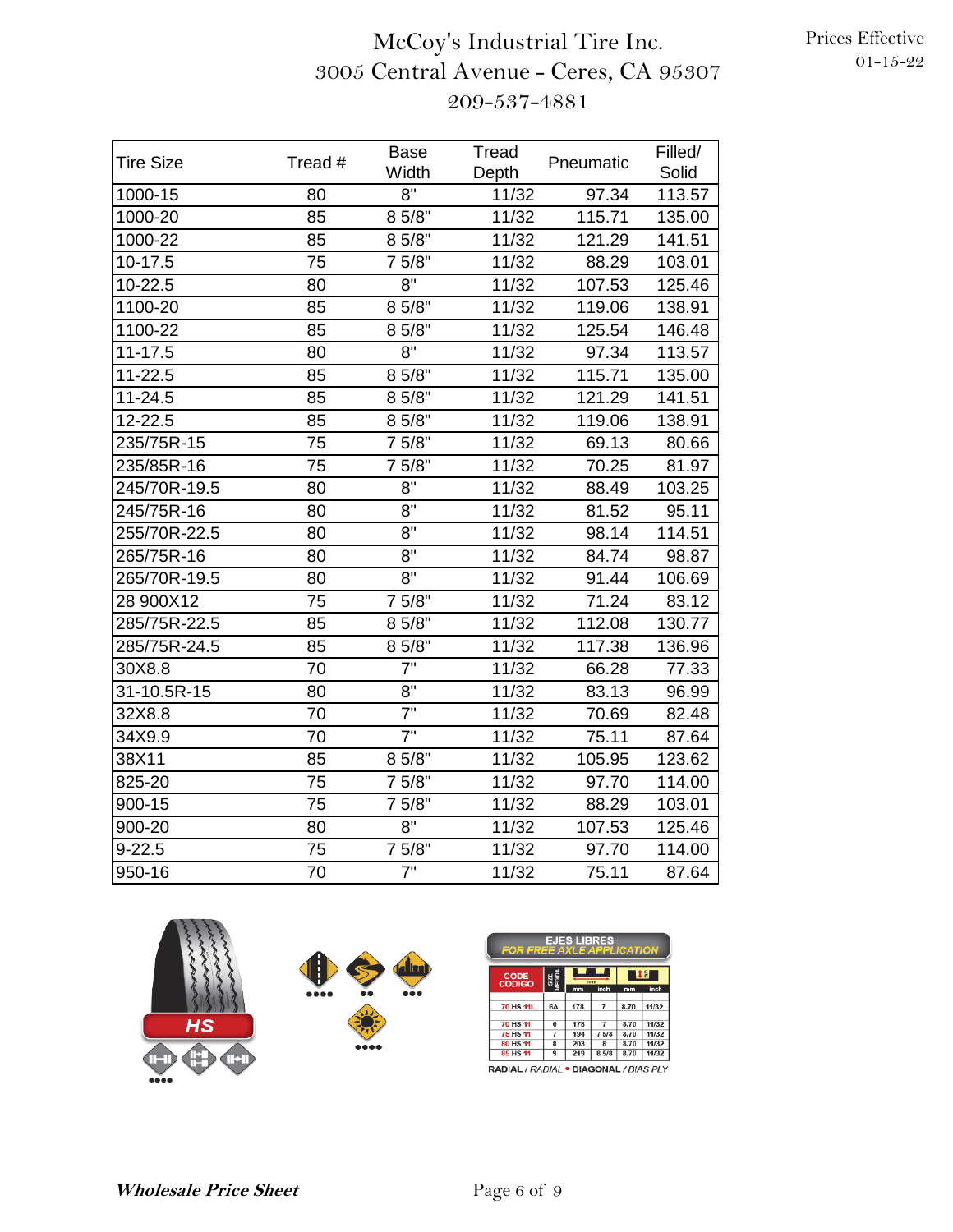| <b>Tire Size</b> | Tread #         | <b>Base</b><br>Width | Tread<br>Depth | Pneumatic  | Filled/<br>Solid |
|------------------|-----------------|----------------------|----------------|------------|------------------|
| 1000-15          | 80              | 8"                   | 24/32          | 167.58     | 195.52           |
| 1000-20          | 80              | 8"                   | 24/32          | 198.51     | 231.61           |
| 1000-22          | 80              | 8"                   | 24/32          | 200.82     | 234.30           |
| 10-16.5          | 92              | $9\frac{1}{4}$ "     | 24/32          | 175.04     | 204.23           |
| 1100-20          | 80              | 8"                   | 24/32          | 200.82     | 234.30           |
| $11 - 17.5$      | 80              | 8"                   | 24/32          | 167.58     | 195.52           |
| $11 - 22.5$      | 80              | $8^{\circ}$          | 24/32          | 191.58     | 223.53           |
| $11 - 22.5$      | 92              | $9\frac{1}{4}$ "     | 24/32          | 233.95     | 272.96           |
| $11 - 24.5$      | 80              | 8"                   | 24/32          | 200.82     | 234.30           |
| 1200-20          | 103             | 10 3/8"              | 24/32          | 297.14     | 346.69           |
| 12-16.5          | 103             | 10 3/8"              | 24/32          | 219.39     | 255.98           |
| 1300-24          | 103             | 10 3/8"              | 24/32          | 333.52     | 389.14           |
| 14-17.5          | 103             | 10 3/8"              | 24/32          | 246.84     | 288.00           |
| $23 - 9 - 10$    | 80              | 8"                   | 24/32          | 106.18     | 123.88           |
| $23 - 10 - 12$   | 85              | 8 5/8"               | 24/32          | 130.65     | 152.43           |
| 250-15           | 85              | 8 5/8"               | 24/32          | 156.78     | 182.92           |
| 27-10-12         | 80              | $8^{\circ}$          | 24/32          | 128.06     | 149.42           |
| 27-10-12         | 85              | 8 5/8"               | 24/32          | 144.97     | 169.14           |
| $27 - 10 - 12$   | 92              | $9\frac{1}{4}$ "     | 24/32          | 156.38     | 182.45           |
| 27-10-12         | 103             | 10 3/8"              | 24/32          | 182.16     | 212.54           |
| $28 - 9 - 15$    | 80              | 8"                   | 24/32          | 131.57     | 153.51           |
| $31 - 10 - 20$   | 103             | 10 3/8"              | 24/32          | <b>XXX</b> | 260.54           |
| 31-15.5-15       | 103             | 10 3/8"              | 24/32          | 197.00     | 229.85           |
| 33-12-20         | 92              | $9\frac{1}{4}$ "     | 24/32          | <b>XXX</b> | 237.71           |
| 36-14-20         | 103             | 103/8                | 24/32          | 236.40     | 275.82           |
| 750-15           | 80              | 8"                   | 24/32          | 143.11     | 166.98           |
| 825-15           | 80              | 8"                   | 24/32          | 155.81     | 181.79           |
| 825-20           | 80              | 8"                   | 24/32          | 175.43     | 204.68           |
| 900-20           | $\overline{85}$ | 8 5/8"               | 24/32          | 214.26     | 249.99           |





| <b>EJES LIBRES Y DE TRACCION</b><br><b>FOR DRIVE AND FREE AXLE APPLICATION</b> |                        |     |       |                 |            |  |  |  |  |
|--------------------------------------------------------------------------------|------------------------|-----|-------|-----------------|------------|--|--|--|--|
| <b>CODE</b>                                                                    | SIZE<br>IEDID <i>I</i> |     | mm    |                 | <b>IIE</b> |  |  |  |  |
| <b>CODIGO</b>                                                                  |                        | mm  | inch  | mm              | inch       |  |  |  |  |
|                                                                                |                        |     |       |                 |            |  |  |  |  |
| <b>75 WHR 24</b>                                                               | $\overline{7}$         | 194 | 7 5/8 | 19.00           | 24/32      |  |  |  |  |
| 80 WHR 24                                                                      | 8                      | 203 | 8     | 19.00           | 24/32      |  |  |  |  |
| 85 WHR 24                                                                      | 9                      | 219 | 8.5/8 | 19.00           | 24/32      |  |  |  |  |
| <b>92 WHR 24</b>                                                               | 10.5                   | 235 | 91/4  | 19.00           | 24/32      |  |  |  |  |
| 97 WHR 24                                                                      | 12                     | 250 | 9 7/8 | 19.00           | 24/32      |  |  |  |  |
| 103 WHR 24                                                                     | 14                     | 263 | 103/8 | 19.00           | 24/32      |  |  |  |  |
|                                                                                |                        |     |       |                 |            |  |  |  |  |
|                                                                                |                        |     |       | RADIAL / RADIAI |            |  |  |  |  |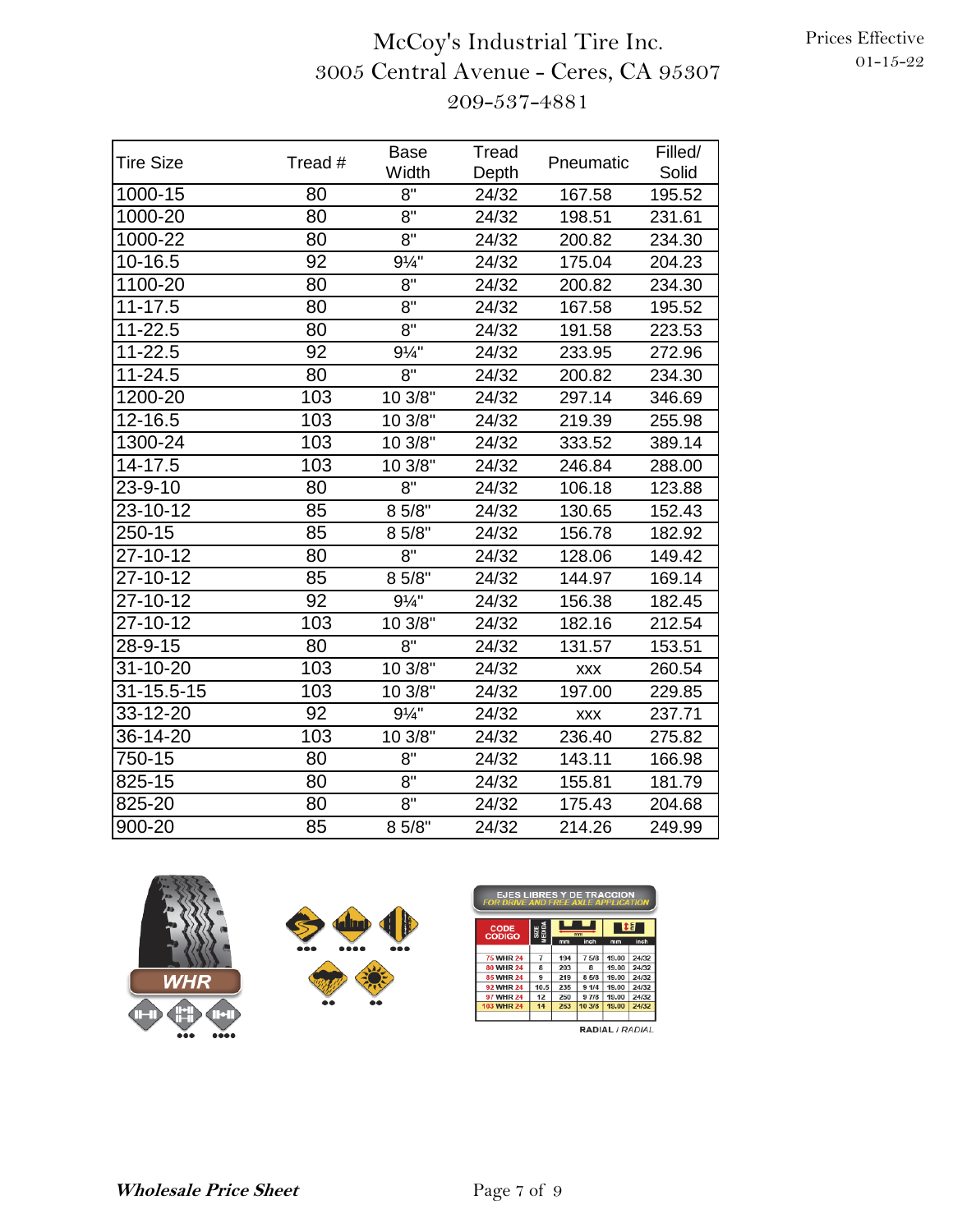## McCoy's Industrial Tire Inc. 3005 Central Avenue - Ceres, CA 95307 209-537-4881

| <b>Tire Size</b> | Tread # | <b>Base</b><br>Width | Tread<br>Depth | Pneumatic | Filled/<br>Solid |
|------------------|---------|----------------------|----------------|-----------|------------------|
| 570-12           | 57      | 5 7/8"               | 18/32          | 52.85     | 61.66            |
| 600-9            | 57      | 5 7/8"               | 18/32          | 62.01     | 72.35            |
| 650-10           | 62      | 61/4"                | 18/32          | 69.84     | 81.48            |
| 700-12           | 62      | 61/4"                | 18/32          | 79.39     | 92.63            |
| 700-12           | 65      | 6 5/8"               | 18/32          | 80.22     | 93.59            |
| 700-15           | 62      | 61/4"                | 18/32          | 88.22     | 102.93           |





| <b>EJES LIBRES Y DE TRACCION</b><br><b>FOR DRIVE AND FREE AXLE APPLICATION</b> |                |           |                |             |               |  |  |
|--------------------------------------------------------------------------------|----------------|-----------|----------------|-------------|---------------|--|--|
| CODE<br><b>CODIGO</b>                                                          | SIZE<br>NEDIDA |           | mm             | ч           |               |  |  |
| 57 SAM 18                                                                      | 3.7            | mm<br>149 | inch<br>5 7/8  | mm<br>14.30 | inch<br>18/32 |  |  |
|                                                                                |                |           |                |             |               |  |  |
| 62 SAM 18                                                                      | 4.2            | 159       | 6 1/4          | 14.30       | 18/32         |  |  |
| 65 SAM 18                                                                      | 5              | 168       | 6.5/8          | 14.30       | 18/32         |  |  |
| <b>70 SAM 18</b>                                                               | 6              | 180       | $\overline{ }$ | 14.00       | 18/32         |  |  |
| <b>75 SAM 18</b>                                                               | 7              | 194       | 7.5/8          | 14.30       | 18/32         |  |  |
| 80 SAM 18                                                                      | 8              | 203       | я              | 14.30       | 18/32         |  |  |
| 82 SAM 18                                                                      | 8.2            | 210       | 81/4           | 14.30       | 18/32         |  |  |
| <b>85 SAM 18</b>                                                               | q              | 219       | 8.5/8          | 14.30       | 18/32         |  |  |
| <b>90 SAM 18</b>                                                               | 10             | 229       | 9              | 14.00       | 18/32         |  |  |
| <b>92 SAM 18</b>                                                               | 10.5           | 235       | 91/4           | 14.00       | 18/32         |  |  |
| <b>94 SAM 18</b>                                                               | 10.7           | 241       | 9 1/2          | 14.30       | 18/32         |  |  |
| <b>97 SAM 18</b>                                                               | 12             | 250       | 9 7/8          | 14.30       | 18/32         |  |  |
|                                                                                |                |           |                |             |               |  |  |
| <b>92 SAM 20</b>                                                               | 10.5A          | 235       | 91/4           | 15.90       | 20/32         |  |  |

RADIAL / RADIAL